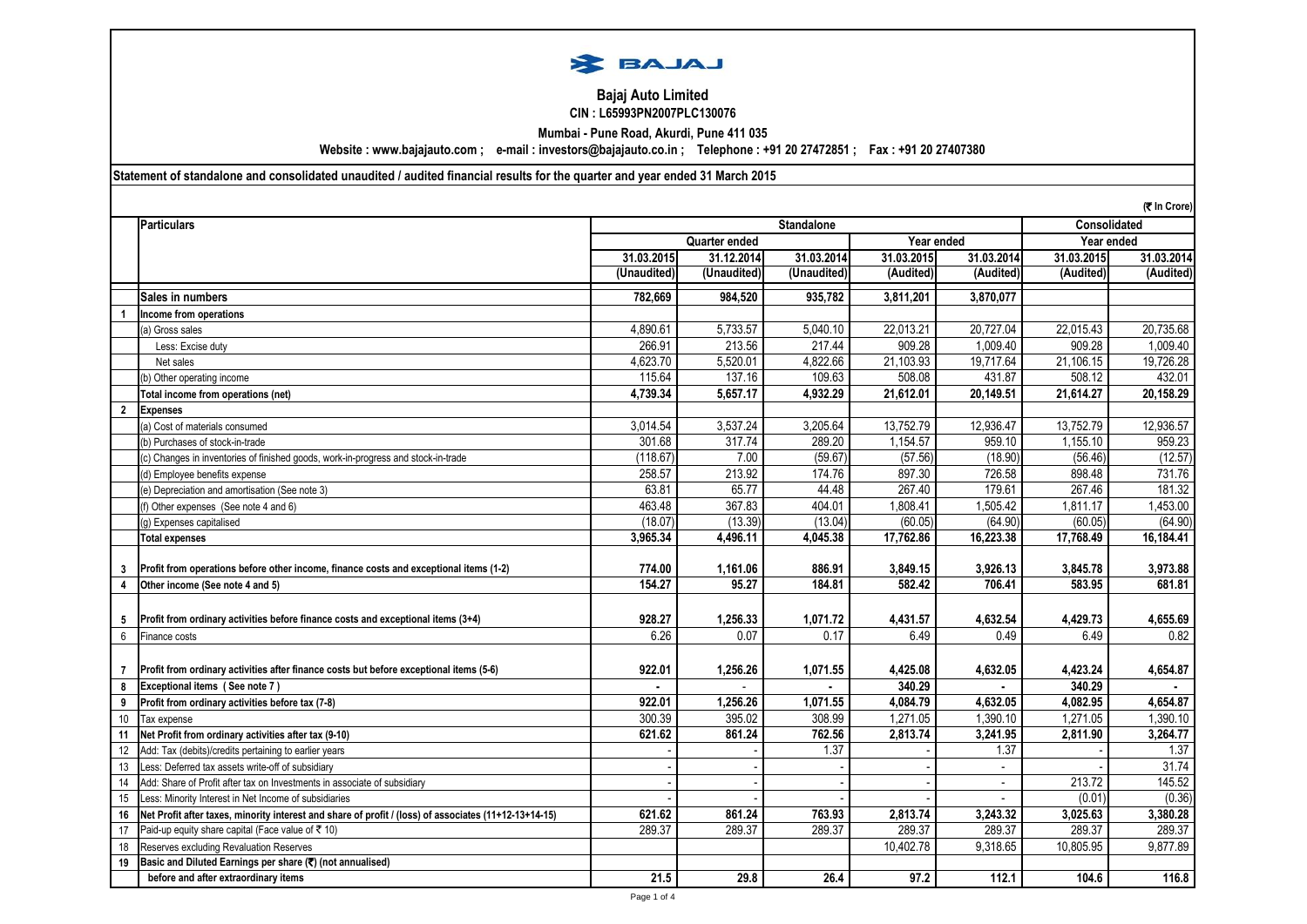|              | <b>Particulars</b>                                                                      | As at       |             |             |  |  |  |  |  |
|--------------|-----------------------------------------------------------------------------------------|-------------|-------------|-------------|--|--|--|--|--|
|              |                                                                                         | 31.03.2015  | 31.12.2014  | 31.03.2014  |  |  |  |  |  |
|              | A Particulars of shareholding                                                           |             |             |             |  |  |  |  |  |
|              | Public shareholding @                                                                   |             |             |             |  |  |  |  |  |
|              | Number of shares                                                                        | 146,875,338 | 144,633,888 | 144,633,888 |  |  |  |  |  |
|              | Percentage of shareholding                                                              | 50.76%      | 49.98%      | 49.98%      |  |  |  |  |  |
| $\mathbf{2}$ | Promoters & promoter group shareholding                                                 |             |             |             |  |  |  |  |  |
|              | (a) Pledged / Encumbered                                                                |             |             |             |  |  |  |  |  |
|              | Number of shares                                                                        |             | 79,855      | 79.855      |  |  |  |  |  |
|              | Percentage of shares (as a % of the total shareholding of promoters and promoter group) |             | 0.06%       | 0.06%       |  |  |  |  |  |
|              | Percentage of shares (as a % of the total share capital of the Company)                 |             | 0.03%       | 0.03%       |  |  |  |  |  |
|              | (b) Non-encumbered                                                                      |             |             |             |  |  |  |  |  |
|              | Number of shares                                                                        | 142.491.682 | 144,653,277 | 144.653.277 |  |  |  |  |  |
|              | Percentage of shares (as a % of the total shareholding of promoters and promoter group) | 100.00%     | 99.94%      | 99.94%      |  |  |  |  |  |
|              | Percentage of shares (as a % of the total share capital of the Company)                 | 49.24%      | 49.99%      | 49.99%      |  |  |  |  |  |
|              | @ including equity shares represented by GDRs.                                          |             |             |             |  |  |  |  |  |

|   | <b>Particulars</b>                             | <b>Quarter ended</b> |
|---|------------------------------------------------|----------------------|
|   |                                                | 31.03.2015           |
| в | <b>Investor complaints</b>                     |                      |
|   | Pending at the beginning of the quarter        | Nil                  |
|   | Received during the quarter                    |                      |
|   | Disposed of during the quarter                 |                      |
|   | Remaining unresolved at the end of the quarter | Nil                  |

|   | Segment-wise revenue, results and capital employed   |             |               |                   |            |            |                     |              |  |
|---|------------------------------------------------------|-------------|---------------|-------------------|------------|------------|---------------------|--------------|--|
|   |                                                      |             |               |                   |            |            |                     | (そ In Crore) |  |
|   | <b>Particulars</b>                                   |             |               | <b>Standalone</b> |            |            | <b>Consolidated</b> |              |  |
|   |                                                      |             | Quarter ended |                   |            | Year ended |                     | Year ended   |  |
|   |                                                      | 31.03.2015  | 31.12.2014    | 31.03.2014        | 31.03.2015 | 31.03.2014 | 31.03.2015          | 31.03.2014   |  |
|   |                                                      | (Unaudited) | (Unaudited)   | (Unaudited)       | (Audited)  | (Audited)  | (Audited)           | (Audited)    |  |
|   | <b>Segment revenue</b>                               |             |               |                   |            |            |                     |              |  |
|   | Automotive                                           | 4,830.25    | 5,695.42      | 5,035.33          | 21,817.47  | 20,427.57  | 21,821.26           | 20,438.83    |  |
|   | nvestments                                           | 63.36       | 57.02         | 81.77             | 376.96     | 423.12     | 376.96              | 396.04       |  |
|   | Unallocable                                          |             |               |                   |            | 5.23       |                     | 5.23         |  |
|   | Total                                                | 4,893.61    | 5,752.44      | 5,117.10          | 22,194.43  | 20,855.92  | 22,198.22           | 20,840.10    |  |
|   | Segment profit / (loss) before tax and finance costs |             |               |                   |            |            |                     |              |  |
|   | Automotive                                           | 865.16      | 1,199.56      | 990.17            | 3,715.36   | 4,205.14   | 3,927.24            | 4,400.89     |  |
|   | Investments                                          | 63.11       | 56.77         | 81.55             | 375.92     | 422.17     | 375.92              | 395.09       |  |
|   | Unallocable                                          |             |               |                   |            | 5.23       |                     | 5.23         |  |
|   | <b>Total</b>                                         | 928.27      | 1,256.33      | 1,071.72          | 4,091.28   | 4,632.54   | 4,303.16            | 4,801.21     |  |
|   | Less: Finance costs                                  | 6.26        | 0.07          | 0.17              | 6.49       | 0.49       | 6.49                | 0.82         |  |
|   | Total profit before tax                              | 922.01      | 1,256.26      | 1,071.55          | 4,084.79   | 4,632.05   | 4,296.67            | 4,800.39     |  |
| 3 | <b>Capital employed</b>                              |             |               |                   |            |            |                     |              |  |
|   | Automotive                                           | 3,294.33    | 3,037.61      | 2,633.99          | 3,294.33   | 2,633.99   | 4,920.24            | 4,415.85     |  |
|   | Investments                                          | 9,179.83    | 8,662.12      | 8,689.17          | 9,179.83   | 8,689.17   | 7,957.11            | 7,466.45     |  |
|   | Unallocable                                          | (1,528.66)  | 227.76        | (1,514.22)        | (1,528.66) | (1,514.22) | (1,528.64)          | (1,514.06)   |  |
|   | <b>Total</b>                                         | 10,945.50   | 11,927.49     | 9,808.94          | 10,945.50  | 9,808.94   | 11,348.71           | 10,368.24    |  |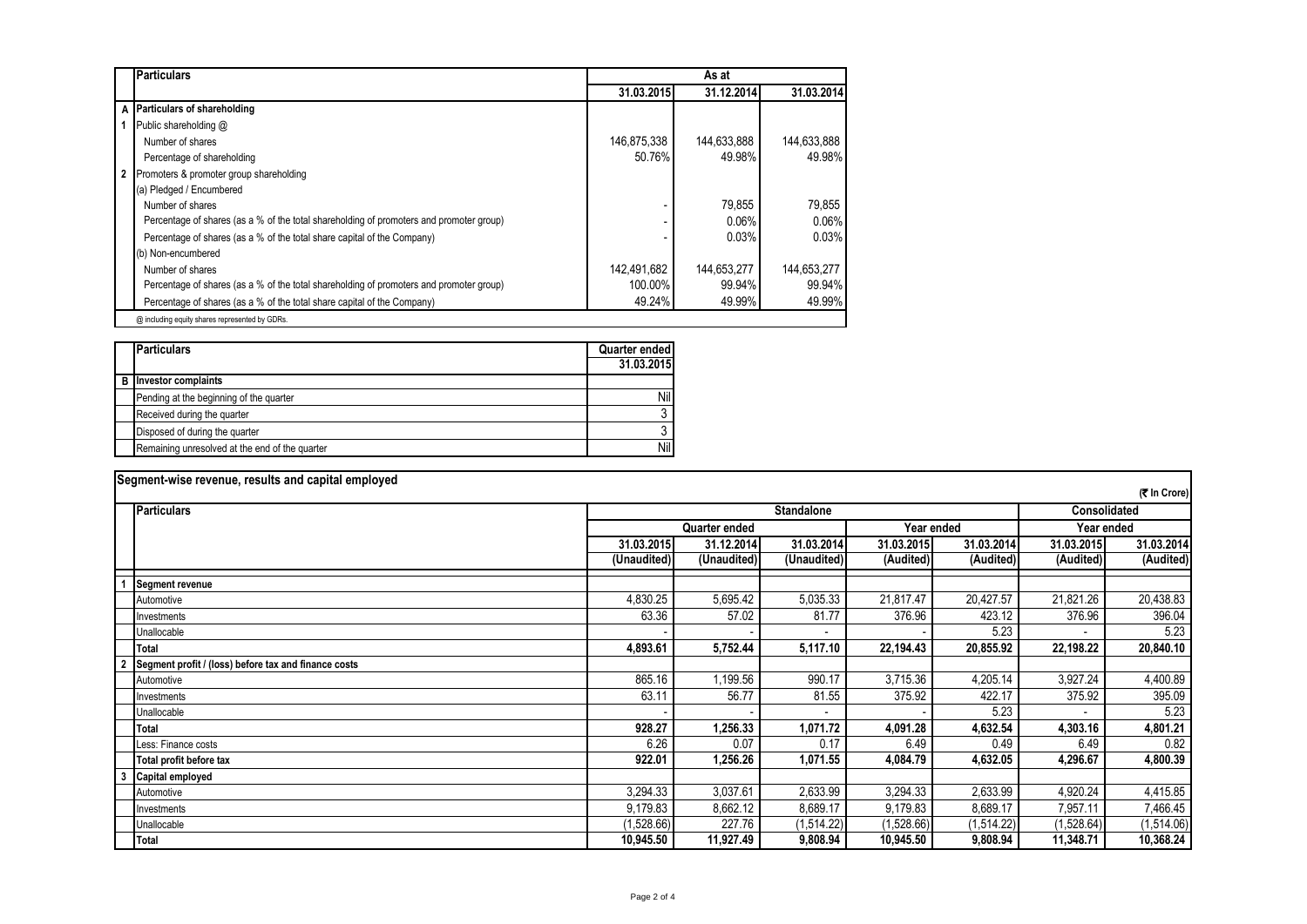|                | Notes:                                                                                                                          |                                    |                    |                    |                    |  |  |  |  |  |  |
|----------------|---------------------------------------------------------------------------------------------------------------------------------|------------------------------------|--------------------|--------------------|--------------------|--|--|--|--|--|--|
|                |                                                                                                                                 |                                    |                    |                    |                    |  |  |  |  |  |  |
| 1.             | The consolidated financial results include results of the following companies:                                                  |                                    |                    |                    |                    |  |  |  |  |  |  |
|                | Name of the company                                                                                                             |                                    |                    |                    | Consolidated as    |  |  |  |  |  |  |
|                |                                                                                                                                 | % shareholding and voting power of | Bajaj Auto Limited | Segment            |                    |  |  |  |  |  |  |
|                | a. PT. Bajaj Auto Indonesia                                                                                                     |                                    | 99.25%             | Automotive         | Subsidiary         |  |  |  |  |  |  |
|                | b. Bajaj Auto International Holdings BV *                                                                                       |                                    | 100%               | Automotive         | Subsidiary         |  |  |  |  |  |  |
|                | * The consolidated financial results of Bajaj Auto International Holdings BV include 47.99% interest in KTM AG as an associate. |                                    |                    |                    |                    |  |  |  |  |  |  |
|                |                                                                                                                                 |                                    |                    |                    |                    |  |  |  |  |  |  |
| 2.             | Disclosure of assets and liabilities as per clause 41(I)(ea) of the listing agreement for the year ended 31 March 2015 -        |                                    |                    |                    |                    |  |  |  |  |  |  |
|                | (₹ In Crore)                                                                                                                    |                                    |                    |                    |                    |  |  |  |  |  |  |
|                | <b>Particulars</b><br><b>Standalone</b><br>Consolidated                                                                         |                                    |                    |                    |                    |  |  |  |  |  |  |
|                |                                                                                                                                 | As at                              | As at              | As at              | As at              |  |  |  |  |  |  |
|                |                                                                                                                                 | 31.03.2015                         | 31.03.2014         | 31.03.2015         | 31.03.2014         |  |  |  |  |  |  |
|                |                                                                                                                                 | (Audited)                          | (Audited)          | (Audited)          | (Audited)          |  |  |  |  |  |  |
| А              | <b>Equity and liabilities</b>                                                                                                   |                                    |                    |                    |                    |  |  |  |  |  |  |
| 1              | Shareholders' funds                                                                                                             |                                    |                    |                    |                    |  |  |  |  |  |  |
|                | (a) Share capital                                                                                                               | 289.37                             | 289.37             | 289.37             | 289.37             |  |  |  |  |  |  |
|                | (b) Reserves and surplus                                                                                                        | 10,402.78                          | 9.318.65           | 10,805.95          | 9.877.89           |  |  |  |  |  |  |
|                | Sub-total - Shareholders' funds                                                                                                 | 10.692.15                          | 9,608.02           | 11,095.32          | 10,167.26          |  |  |  |  |  |  |
| $\overline{2}$ | <b>Minority interest</b>                                                                                                        |                                    |                    | 0.04               | 0.06               |  |  |  |  |  |  |
|                |                                                                                                                                 |                                    |                    |                    |                    |  |  |  |  |  |  |
| 3              | <b>Non-current liabilities</b>                                                                                                  |                                    |                    |                    |                    |  |  |  |  |  |  |
|                | (a) Long-term borrowings                                                                                                        | 111.77                             | 57.74              | 111.77             | 57.74              |  |  |  |  |  |  |
|                | (b) Deferred tax liabilities (net)                                                                                              | 141.58                             | 143.18<br>87.43    | 141.58<br>57.59    | 143.18<br>87.43    |  |  |  |  |  |  |
|                | (c) Other long-term liabilities                                                                                                 | 57.59<br>82.44                     | 120.99             | 82.44              | 121.23             |  |  |  |  |  |  |
|                | (d) Long-term provisions<br>Sub-total - Non-current liabilities                                                                 | 393.38                             | 409.34             | 393.38             | 409.58             |  |  |  |  |  |  |
|                |                                                                                                                                 |                                    |                    |                    |                    |  |  |  |  |  |  |
| 4              | <b>Current liabilities</b>                                                                                                      |                                    |                    |                    |                    |  |  |  |  |  |  |
|                | (a) Trade payables<br>(b) Other current liabilities                                                                             | 1,799.75<br>767.47                 | 2,111.40<br>766.14 | 1,799.82<br>767.47 | 2,111.81<br>766.35 |  |  |  |  |  |  |
|                | (c) Short-term provisions                                                                                                       | 1,909.57                           | 1,852.70           | 1,909.57           | 1,852.70           |  |  |  |  |  |  |
|                | Sub-total - Current liabilities                                                                                                 | 4,476.79                           | 4,730.24           | 4,476.86           | 4,730.86           |  |  |  |  |  |  |
|                | <b>Total - Equity and liabilities</b>                                                                                           | 15,562.32                          | 14,747.60          | 15,965.60          | 15,307.76          |  |  |  |  |  |  |
| в              | <b>Assets</b>                                                                                                                   |                                    |                    |                    |                    |  |  |  |  |  |  |
|                |                                                                                                                                 |                                    |                    |                    |                    |  |  |  |  |  |  |
| 1              | <b>Non-current assets</b>                                                                                                       |                                    |                    |                    |                    |  |  |  |  |  |  |
|                | (a) Fixed assets                                                                                                                | 2,172.18                           | 2,150.10           | 2.172.18           | 2.150.48           |  |  |  |  |  |  |
|                | (b) Goodwill on consolidation                                                                                                   |                                    |                    | 530.79             | 653.20             |  |  |  |  |  |  |
|                | (c) Non-current investments<br>(d) Long-term loans and advances                                                                 | 3.352.76<br>511.07                 | 6.259.93<br>719.92 | 3.184.69<br>511.07 | 6,158.07<br>720.55 |  |  |  |  |  |  |
|                | (e) Other non-current assets                                                                                                    | 0.04                               | 1.02               | 0.04               | 1.02               |  |  |  |  |  |  |
|                | Sub-total - Non-current assets                                                                                                  | 6,036.05                           | 9,130.97           | 6,398.77           | 9,683.32           |  |  |  |  |  |  |
|                |                                                                                                                                 |                                    |                    |                    |                    |  |  |  |  |  |  |
| $\overline{2}$ | <b>Current assets</b>                                                                                                           |                                    |                    |                    |                    |  |  |  |  |  |  |
|                | (a) Current investments                                                                                                         | 5,800.56                           | 2,289.70           | 5,800.56           | 2,289.70           |  |  |  |  |  |  |
|                | (b) Inventories                                                                                                                 | 814.15                             | 639.72             | 814.15             | 641.21             |  |  |  |  |  |  |
|                | (c) Trade receivables<br>(d) Cash and bank balances                                                                             | 716.96<br>586.15                   | 796.21<br>495.48   | 716.96<br>592.74   | 796.21<br>500.90   |  |  |  |  |  |  |
|                | (e) Short-term loans and advances                                                                                               | 1,261.61                           | 978.45             | 1,295.30           | 979.35             |  |  |  |  |  |  |
|                | (f) Other current assets                                                                                                        | 346.84                             | 417.07             | 347.12             | 417.07             |  |  |  |  |  |  |
|                | Sub-total - Current assets                                                                                                      | 9,526.27                           | 5,616.63           | 9,566.83           | 5,624.44           |  |  |  |  |  |  |
|                | <b>Total - Assets</b>                                                                                                           | 15,562.32                          | 14,747.60          | 15,965.60          | 15,307.76          |  |  |  |  |  |  |
|                |                                                                                                                                 |                                    |                    |                    |                    |  |  |  |  |  |  |